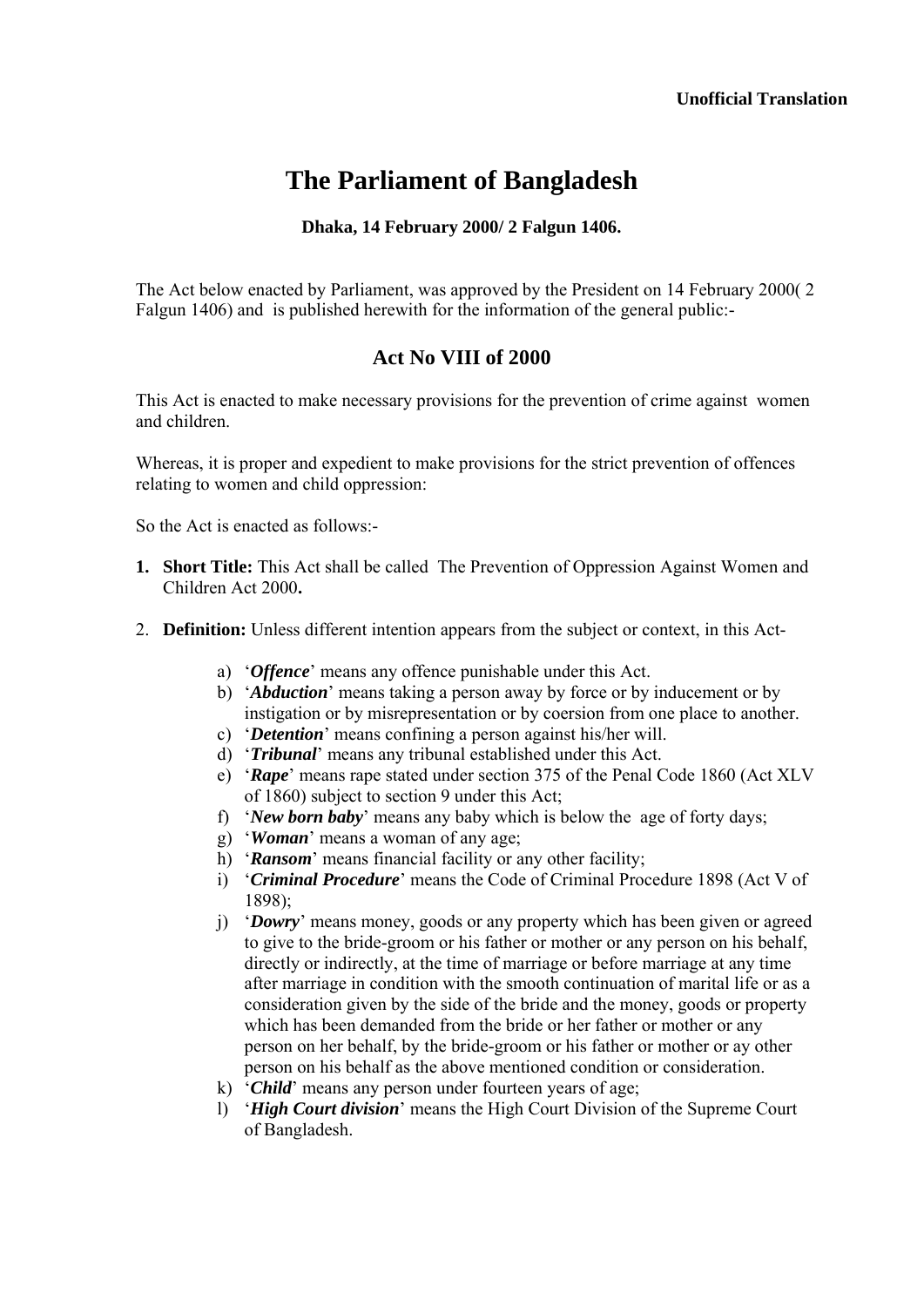- 3. **Supremacy of the Act:** Notwithstanding anything contained under any other law for the time being in force, the provisions of this Act shall prevail.
- 4. **Punishment for offences committed by corrosive or any other substances:** 
	- i. Whoever causes death or attempts to cause death of any woman or a child by burner, corrosive poisonous substance, he shall be punished with death or transportation for life and also with fine not exceeding one lac taka.
	- ii. Whoever causes hurt to a child or a woman in consequence of which the sight or ear is permanently damaged or any organ, joint or limb thereof is disfigured any part of the body of the woman or the child is as such that
		- a) The sight or ear is damaged or face or breast or sexual organ is disfigured, the person shall be punished with death or transportation for life and also with fine not exceeding one lac taka.
		- b) In case where, any limb, joint or part of the body is disfigured or any part of the body is damaged, he shall be punished with imprisonment of either description which may extend to fourteen years but not less than seven years of rigorous punishment and also with fine not exceeding fifty thousand taka.
	- iii. Whoever throws or attempts to throw any substance burner, caustic or poisonous over a child or a woman, he shall be punished , if the child or woman is injured physically, mentally or otherwise in consequence of such act, with rigorous imprisonment of either description which may extend to seven years but not less than three years and also with fine not exceeding fifty thousand taka.
	- iv. The fine amount imposed under this section, shall be realized from, the person convicted or his existing property or if he is dead from the property left at the time of his death, under the provision of the law in force, and shall be given to the successors of the person died in consequences of the offence or in place, to the person who is injured physically, mentally or to the successors of that person if he dead.

# 5. **Punishment for trafficking of woman:**

- i. Whoever fetches from abroad or dispatches or sends abroad for prostitution or, to engage a woman in illicit immoral act or sale or buy or, for the purpose of torturing her in rent or otherwise or, keeps a woman in his possession, custody or security for such purpose, he shall be punished with death or transportation for life or with rigorous imprisonment of either description which may extend to twenty years but not less than ten years and also with fine.
- ii. If a woman is transferred through sale rent or otherwise to a prostitute or the caretaker of a brothel or the manager of it, the man transferring such, if not proved otherwise, shall be deemed to have sold or transferred the woman for the purpose of prostitution and shall also be punished under sub-section (і).
- iii. If the caretaker of a brothel or any person engaged in the management of the brothel, keeps in his possession or custody of any woman through sale, rent or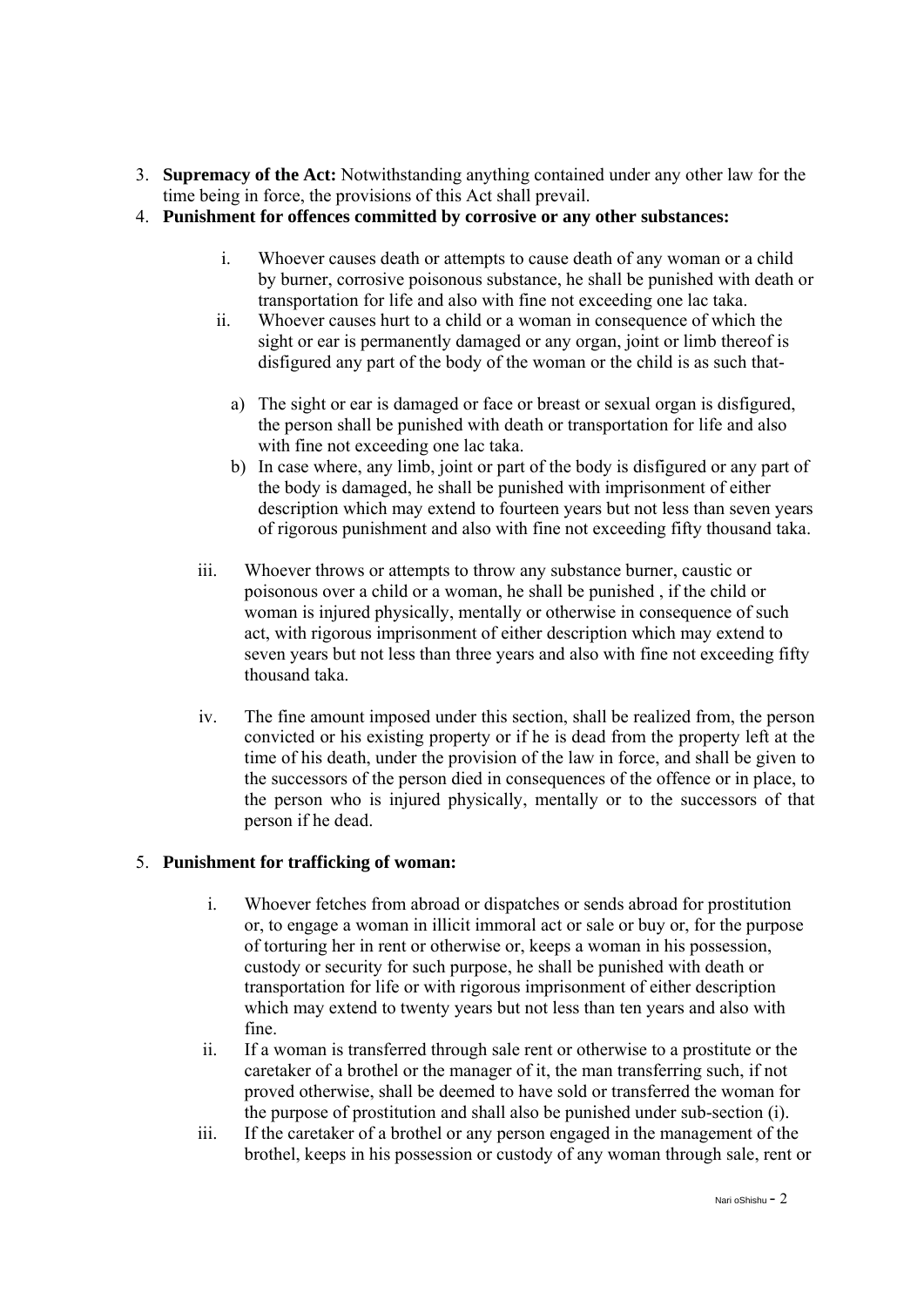otherwise, he shall be deemed, if not proved otherwise, to have bought or rented or taken in possession or custody of that woman to use that woman as a prostitute and shall be punished under sub-section (і).

# 6. **Punishment for trafficking of child:**

- i. Whoever fetches from abroad or dispatches or smuggles abroad a child for any illegal or immoral purpose, or sells or purchases or keeps a child in his possession, custody or security for such purpose, he shall be punished with death or rigorous transportation for life and also with fine.
- ii. If any person steals a newborn baby from a hospital, child or mother care home, nursing home etc. or from the custody of the guardian of the child, he shall be punished under sub-section (і).
- 7. **Punishment for kidnapping a child or a woman:** Whoever kidnaps a child or a woman for the purpose other than of which to commit an offence under section 5, he shall be punished with transportation for life or with rigorous imprisonment for either description, which may extend to fourteen years and also with fine.
- 8. **Punishment for taking ransom:** Whoever detains a child or a woman to levy a ransom; he shall be punished with death or with rigorous imprisonment for life and also with fine.

# 9. **Punishment for rape or death in consequence of rape:**

i. Whoever commits rape with a woman or a child, shall be punished with rigorous imprisonment for life and with fine.

Explanation: Whoever has sexual intercourse without lawful marriage with a woman not being under fourteen years of age, against her will or with her consent obtained, by putting her in fear or by fraud, or with a woman not being above fourteen years of age with or without her consent, he shall be said to commit rape.

- ii. If in consequence of rape or any act by him after rape, the woman or the child so raped, died later, the man shall be punished with death or with transportation for life and also with fine not exceeding one lac taka.
- iii. If more than one man rape a woman or a child and that woman or child dies or is injured in consequences of that rape, each of the gang shall be punished with death or rigorous imprisonment for life and also with fine not exceeding one lac taka.
- iv. Whoever attempts on a woman or a child
	- a) To cause death or hurt after rape, he shall be punished with rigorous imprisonment for life and also with fine.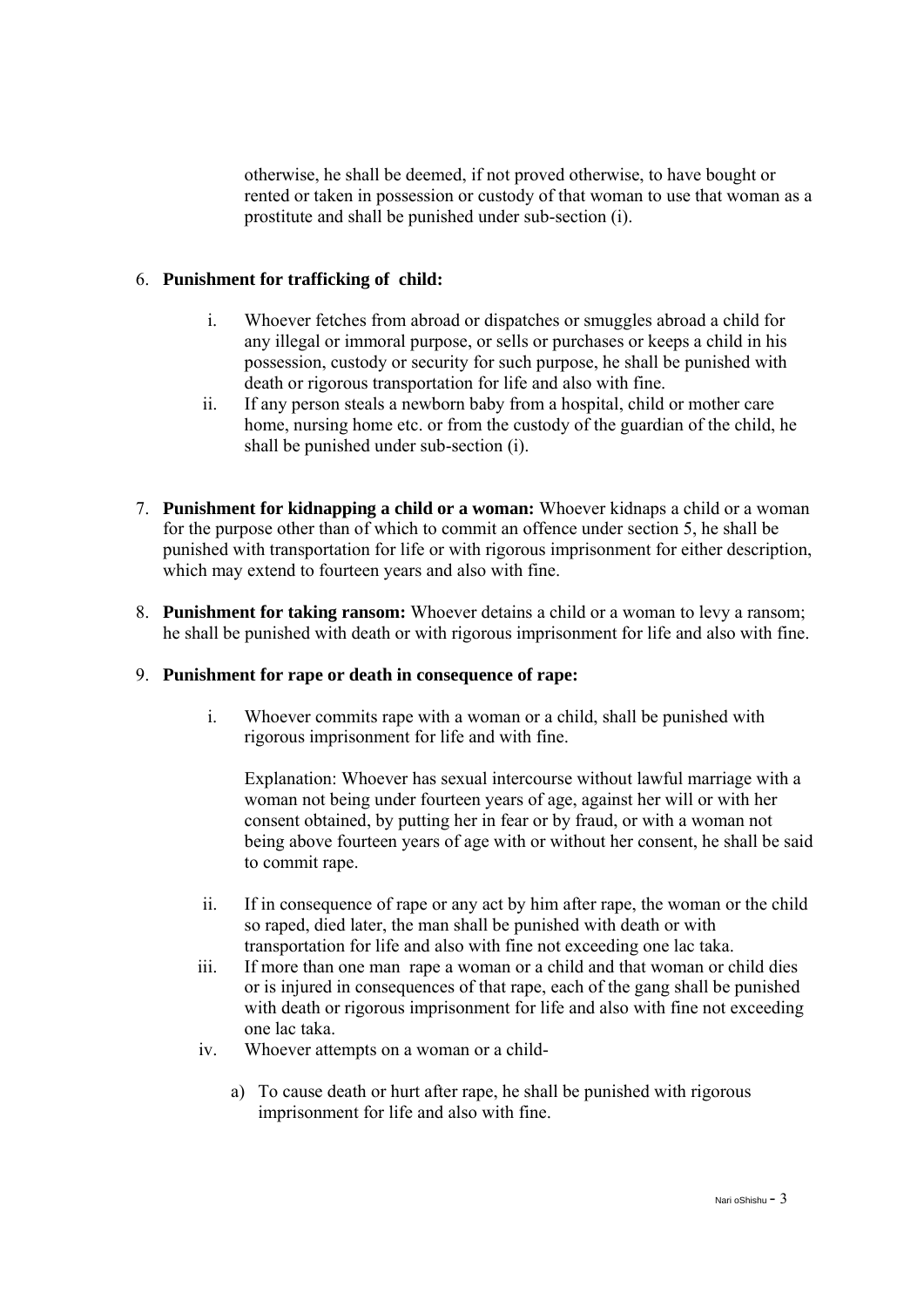- b) To commit rape, he shall be punished with imprisonment for either description, which may extend to ten years but not less than five years rigorous imprisonment and also with fine.
- v. If a woman is raped in the police custody, each and every person, under whose custody the rape was committed and they all were directly responsible for safety of that woman, shall be punished for failure to provide safety, unless otherwise proved, with imprisonment for either description which may extend to ten years but not less than five years of rigorous imprisonment and also with fine.

# 10. **Punishment for sexual oppression:**

- i. Whoever, to satisfy his sexual urge illegally, touches the sexual organ or other organ of a woman or a child with any organ of his body or with any substance, his act shall be said to be sexual oppression and he shall be punished with imprisonment for either description which may extend to ten years but not less than two years of rigorous imprisonment and also with fine.
- ii. Whoever , to satisfy his sexual urge illegally, assaults a woman sexually or makes any indecent gesture, his act shall be deemed to be sexual oppression and he shall be punished with imprisonment for either description which may extend to seven years but not less than two years of rigorous imprisonment and also with fine.
- 11. **Punishment for causing death for dowry:** If the husband of a woman or his father, mother, guardian or any other person on behalf of the husband, causes death or attempts to cause death, cause hurt or attempts to cause hurt to the woman, the husband, the father, mother guardian, relative or any other person on his behalf, shall;
	- i. for causing death or attempt for causing death, be punished with transportation for life and also with fine, in both case;
	- ii. be punished with transportation for life for causing hurt and with imprisonment for either description which may extend to fourteen years but not less than five years of rigorous punishment in case of attempt to hurt and also with fine in both the case.
- 12. **Punishment for impairing any limb of a child for the purpose of begging:** Whoever damages hands, feet, eyes or any other limb of a child, or makes disabled or disfigured by any means, for the purpose of making him a beggar or to sale any part thereof, he shall be punished with death or rigorous imprisonment for life and also with fine.
- 13. **Provision regarding the child born in consequence of rape:** Notwithstanding anything contained under any other law for the time being in force, any child born in consequence of a rape:
	- i. the maintenance of that child shall be borne by the person who commits rape;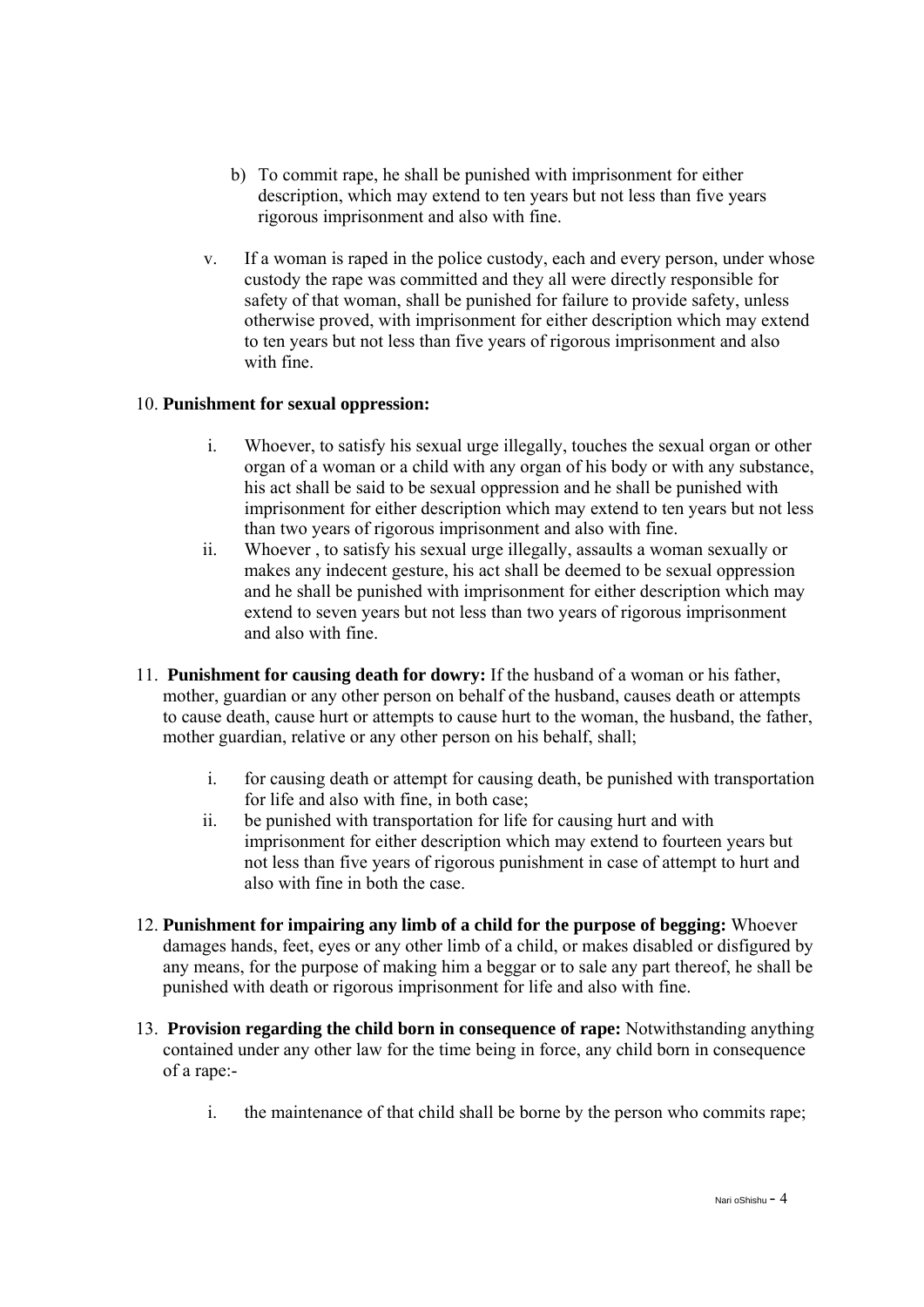- ii. the Tribunal may determine after the birth of the child, in whose custody the child shall be and how much money shall be provided to the legal guardian, by the person who commits rape, as expense for the maintenance of the child;
- iii. this expense shall be provided for upto the period, the child attains twenty-one years if male and, marriage of the female child, if not disabled, and until the date he/she obtains the capability to earn his/her living, if disabled.

# 14. **Prohibition on publishing acquaintance of a woman or a child oppressed, in new media:**

- i. Any news, information or name &address or any other information regarding any offence, under this Act, committed or any legal proceeding thereof, of which a woman or a child is the victim, shall be published or presented as such that the acquaintance of the woman or the child shall be undisclosed.
- ii. In case, where the provision under sub-section (і) is infringed, the person or persons liable for such infringement, each shall be punished with imprisonment for either description, which may extend to two years or with fine not exceeding one lac taka or both.
- 15. **Realization of fine from inheritable property in future:** The Tribunal may consider the fine if thinks necessary, which is imposed for the offences under section 4to 14 of this Act, as damages for the victim of the offence and in case, where the fine cannot be realized from the convict or from his existing property, it can be realized from the property of which he will be the owner or in possession in future and the claim of such fine or damage shall prevail over any other claim on that property.
- 16. **Procedure for realizing fine or damage:** When any fine is imposed under this Act, the Tribunal shall direct the Collector to deposit the fine amount in the Tribunal collected by attaching the property and selling it on auction or sale on auction without attachment, after making the list of the properties of the offender, movable or immovable or both, under the procedure provided by the law or under the procedure determined by the Tribunal in absence of the former and the Tribunal shall take measure to give it to the victim.

# 17. **Punishment for filing any false case, complaint etc.:**

- i. If any person files or causes to be filed any case or complaint against a person under this Act for the purpose of causing injury to that person, although he knows that he had not any proper or; legal ground to do so, the person filing or causing to be filed that case or complain shall be punished with rigorous imprisonment for either description which may extend to seven years and also with fine.
- ii. The Tribunal can take cognizance and adjudicate any offence under subsection (i), on a written application by any person.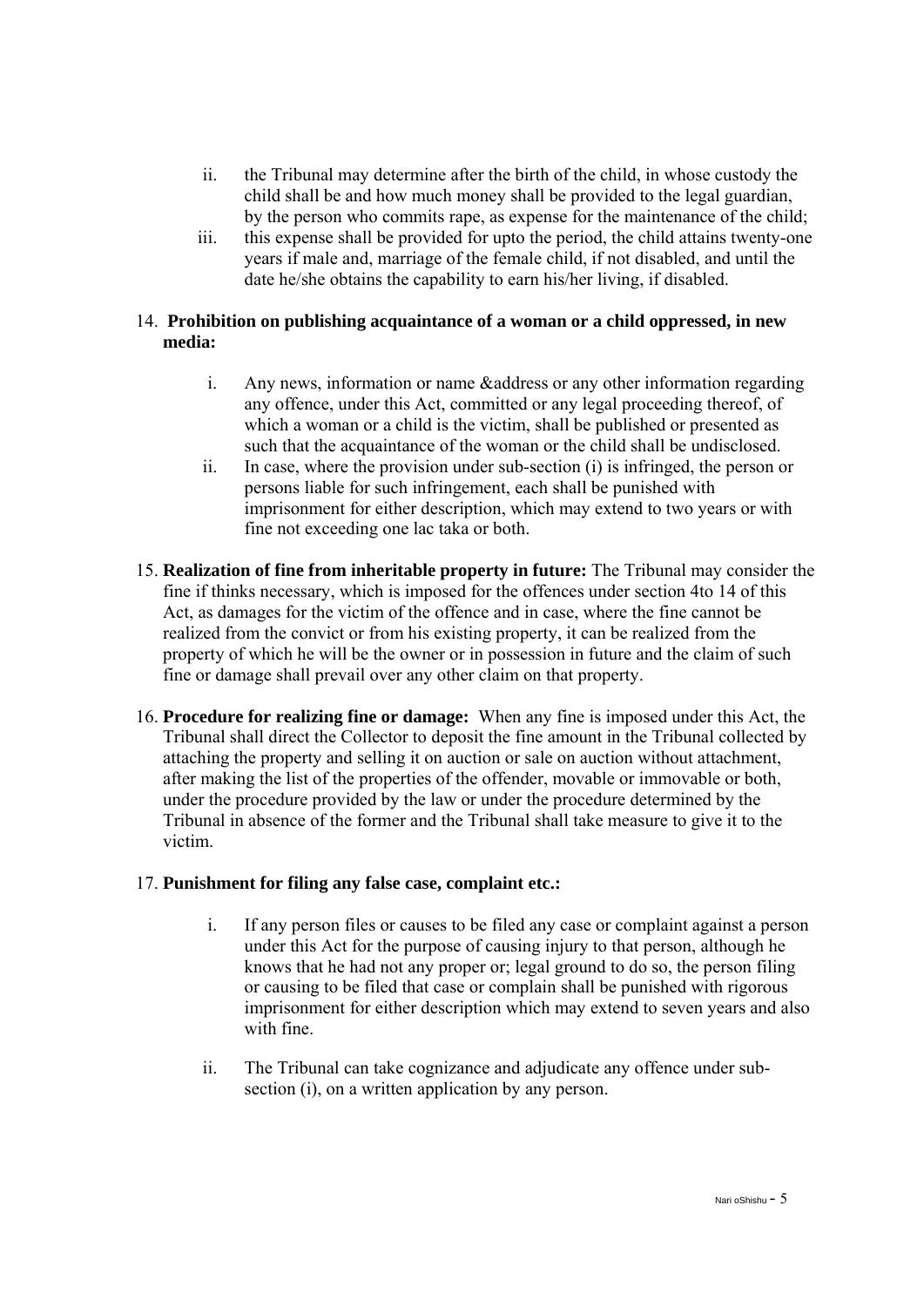### 18. **Investigation of an offence:**

i. Any investigation of an offence under this Act shall be completed within the period of sixty days from the date, any information regarding the offence is received or the Magistrate passed the order for investigation;

Provided that if the investigating officer satisfies the Tribunal by showing special causes that it is proper to extend the time for investigation for the end of justice, the Tribunal may order to complete the investigation within the extended period not more than thirty days.

- ii. When the investigation is not completed within the period prescribed under sub-section (i), and if the Tribunal is satisfied, after the expiration of the prescribed period or at any time of the trial, on an application or for the end of justice, that the investigation is to be completed or in place, further investigation is needed, the Tribunal can direct to complete the investigation or further investigation within the extended period not more than thirty days.
- iii. If the investigating officer fails to complete investigation within the extended period under sub-section (іі), the Tribunal
	- a) May direct the authority concerned to complete the investigation by any other officer within the period not more than thirty days; and
	- b) May order the authority under which the investigating officer is, to take step against the officer who fails to complete the investigation within the period prescribed under this section, taking his failure as incompetence.
- iv. If after the investigation Report is produced, the Tribunal is satisfied as such, considering any information in the report, that any accused person should be produced as a witness, the Tribunal can direct to regard the accused as a witness.
- v. If, after the completion of a trial, it appears before the Tribunal that, the officer investigating an offence under this Act, has submitted the report without, collecting or considering any evidence which would be helpful in proving the offence, for the purpose of keeping away any person from the liability of the offence, or voluntary negligence in the investigation, or by producing a person as witness who should be produced as the accused, or without examining an important witness, the Tribunal can direct the authority under which he is, to take proper legal action against the investigating officer, regarding his act or negligence as incompetence or in place, mis-conduct.
- vi. The Tribunal may, on an application or on the basis of any information, direct the concerning authority to appoint another officer in place of the officer investigating the offence.

#### **19. Cognizance of offence etc.:**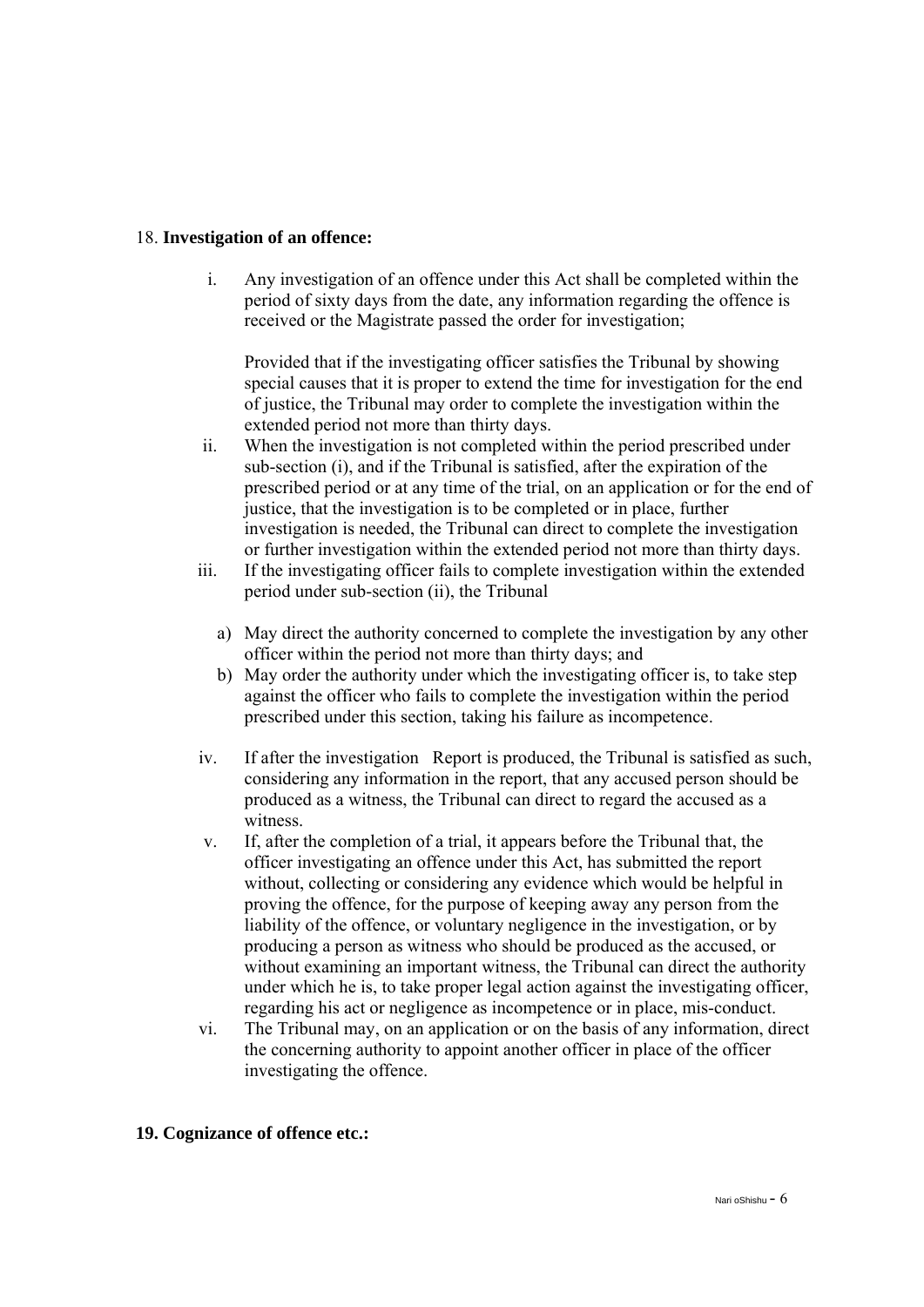- i. All offences punishable under this Act shall also be cognizable.
- ii. All offences under this Act shall be non-bailable.
- iii. Subject to other provision under this Act no accused o punishable person shall be released on bail, if
	- a) the complainant does not get the opportunity for hearing on the application to release him; and
	- b) the Tribunal is satisfied as such, considering the complaint, that there is sufficient ground for to be convicted, or
	- c) the person is , a woman or a child or physically disabled and the Tribunal is not satisfied that justice will not be impeded if he is not released on bail.

# 20. **Trial procedure:**

- i. The Nari O Shishu Nirjaatan Daman Tribunal, established under section 25 of this Act, shall try the Proceedings of any offence under this Act.
- ii. If the trial commenced in the Tribunal, it shall be held on each working day until the completion of the trial.
- iii. The Tribunal shall complete the adjudication within the period of one hundred and eighty days from the date the case was filed.
- iv. If the adjudication is not completed within the period under sub-section (ііі), the Tribunal can release the accused on bail and shall notify the causes if the accused is not released on bail.
- v. In case, the judge of the Tribunal is transferred before the completion of the adjudication, the judge replacing the former shall proceed from the stage of the adjudication on which the former was transferred and he need not to examine the witness again whom the former already examined;

Provided that, if the judge thinks inevitable to examine any witness once more for the ends of justice, he can call the witness and examine him, although he was previously examined.

- vi. In case of adjudication of any offence under section 9, the Tribunal, on an application, can examine, if thinks fit, a woman raped or any witness in a closed door room.
- vii. When a child is accused of committing an offence under this Act or is a witness of an offence, the provision of the Children Act 1974 (Act XXXIX of 1974) shall be followed as far as possible.

# 21. **Trial in absence of the accused:**

- i. If the Tribunal has reasonable ground to believe that
	- a) The accused is absconding or hiding himself to avid arrest or consign himself from trial; and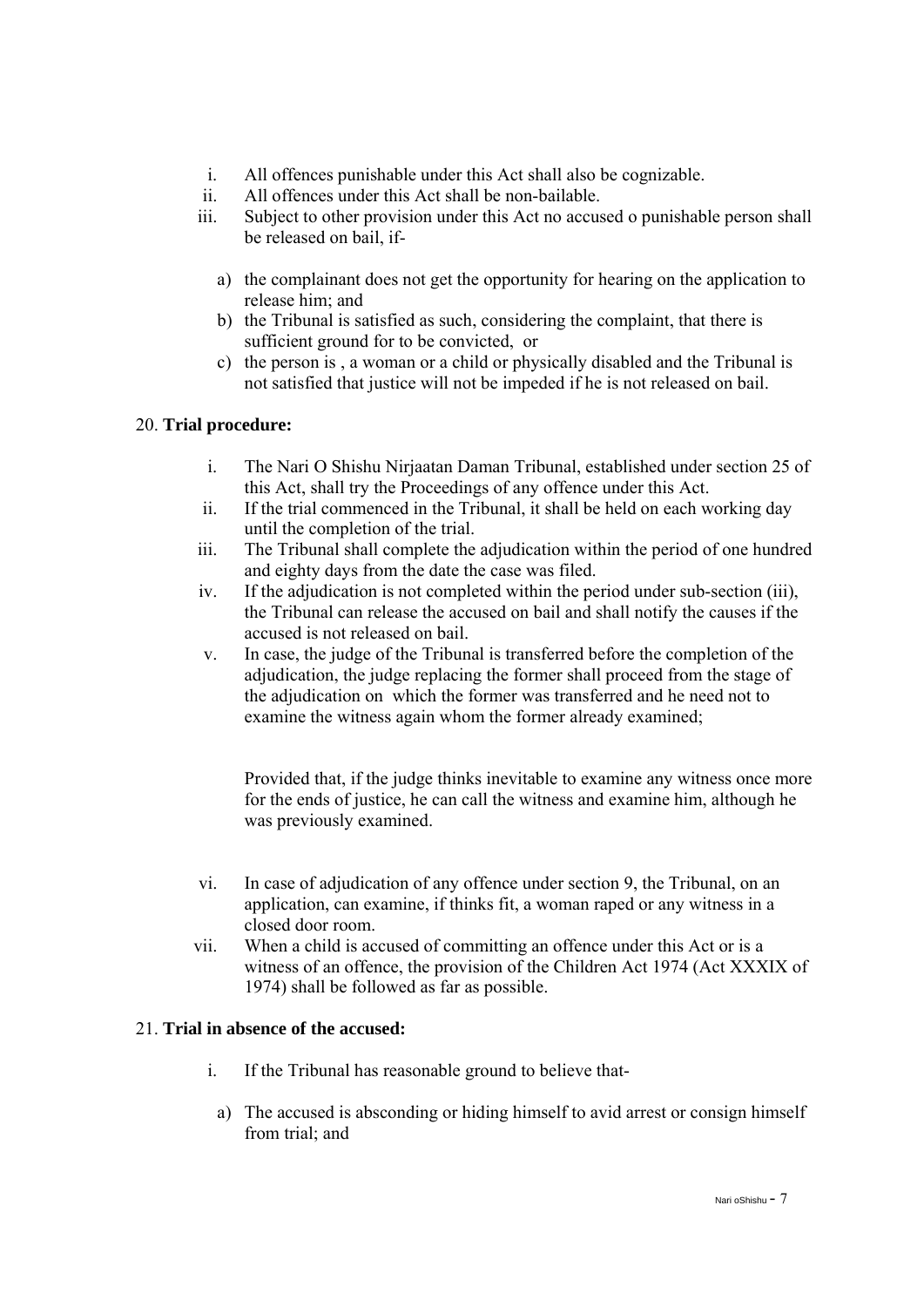- b) There is no chance for arresting him immediately, the tribunal can direct the accused to be present before the Tribunal within the period stated in the order, not more than thirty days, which is published in at least two daily bangla newspaper, and if the accused fails to be present before the Tribunal within the prescribed period, the Tribunal shall conclude the trial in absence of him.
- ii. If an accused abscond after, his appearance before the tribunal or he is produced before the Tribunal or he is released on bail, the provision of subsection (i) shall not apply to him and the Tribunal shall conclude the trial in absence of him notifying the reasons of it.

# 22. **Power to take statement at any place, by the Magistrate:**

- i. If, any investigating police officer or any person investigating or any police officer while arresting the accused of an offence under this Act on the spot, thinks that the statement of a person, acquainted with or eye-witness of that offence, is needed to be written immediately by the Magistrate, he can request, in writing or otherwise, to a first class Magistrate to take the statement of the person in writing.
- ii. The Magistrate under sub-section (і) shall take the statement on the spot or any other proper place and send it to the investigating officer or person to produce it before the Tribunal along with the investigation report.
- iii. If the trial of an accused of an offence under this Act commences before the Tribunal and it appears that the evidence of the person giving statement under sub-section (ii) is needed, but he is dead or incapable of giving evidence or he cannot be found or the attendance of the witness cannot be procured without an amount of delay, expense or inconvenience which, under the circumstances of the case would b unreasonable, the Tribunal can take the statement as evidence for the case:

Provided that the Tribunal cannot punish the accused only on that evidence.

23. **Evidence by the Chemist, Pathologist etc.:** Any doctor, chemist, assist chemist, pathologist, handwriting expert, finger-print expert, or armament expert who submitted the report by testing or analyzing anything at any receding of an offence, whose evidence is needed at the trial, but he cannot be found or the attendance of the witness cannot be procured without an amount of delay, expense or inconvenience which, under the circumstances of the case would b unreasonable, the test report signed by him may be taken as evidence in a trial under this Act:

Provided that the Tribunal cannot punish the accused only on the test report.

# 24. **Appearance of the witness:**

i. To give effect of summon or warrant of a witness for the trial of an offence under this Act, the summon or warrant shall be sent to the officer-in-charge of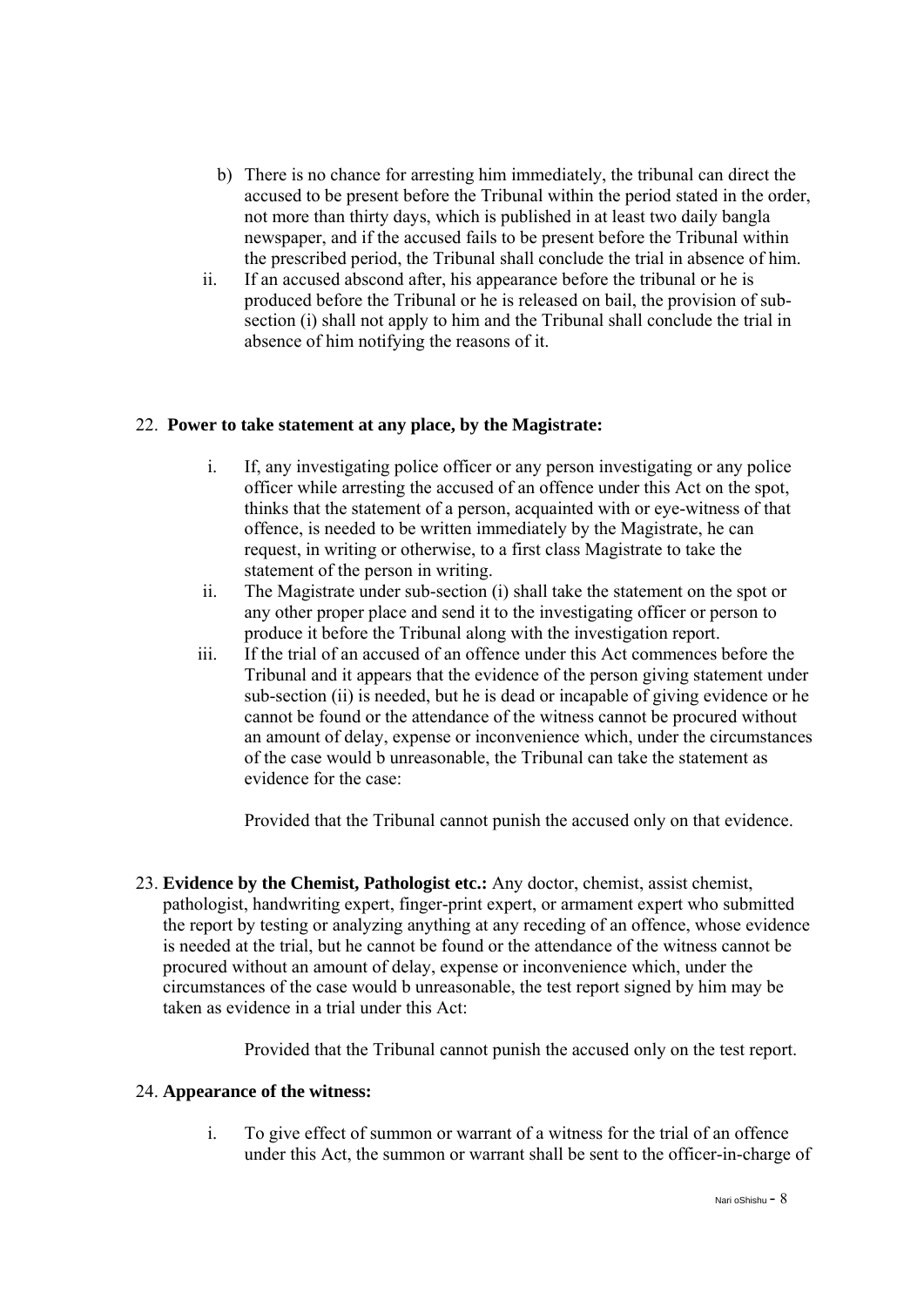the Thana, in which the latest address of the witness is situated and the liability lies on that officer- in charge to produce the witness before the Tribunal.

- ii. Notwithstanding the provision under sub-section(і), a copy of the summon of the witness shall be sent to the witness concerned and to the District Police Super or in place, to the Police Commissioner, along with the acknowledgement letter by registered post.
- iii. If any police officer acts negligently in giving effect of the summon or warrant under this Act, the Tribunal can direct the authority under which the officer is, t take step against him also notifying his act as incompetence.

# 25. **Application of the Code of Criminal Procedure etc.:**

- i. Except other wise provided under this Act, the provision of the Code of Criminal procedure shall be followed regarding submission of a complaint, investigation, trial and settlement of any offence and the Tribunal shall be treated as a court of Session and it can apply all powers of a Court of Session while trying any offence under this Act or any other offence thereof.
- ii. The person applying before the Tribunal on behalf of the complainant shall be called as the Public Prosecutor.

# 26. **Nari o Shishu Nirjatan Daman Tribunal:**

- i. There shall be a Tribunal in each District Sadar to try offences under this Act and the Government may, if it thinks necessary, establish more than one Tribunal in that district; such tribunal shall be called as Nari o Shishu Nirjatan Daman Tribunal.
- ii. The Tribunal shall consist of one Judge and the Government shall appoint the Judge among the District or Session Judges.
- iii. The Government shall appoint the District or Session Judge as the Judge of the Tribunal in addition to his duty.
- iv. Under the section District Judge or Session Judge shall also include Additional District Judge and the Additional Session Judge respectively.

# 27. **Jurisdiction of the Tribunal:**

i. No Tribunal shall take cognizance of any offence without any report in writing, by any police officer not below the rank of sub-inspector, or any person empowered by the Government for this purpose:

 Provided that, if the Tribunal is satisfied that the complaint has requested to take complain of an offence to the police officer or any person empowered, but failed, the Tribunal may take cognizance of that offence directly with out such report.

 Also provided that if the Tribunal thinks necessary for the exactness and justice, it can take cognizance of an offence notifying the reasons behind,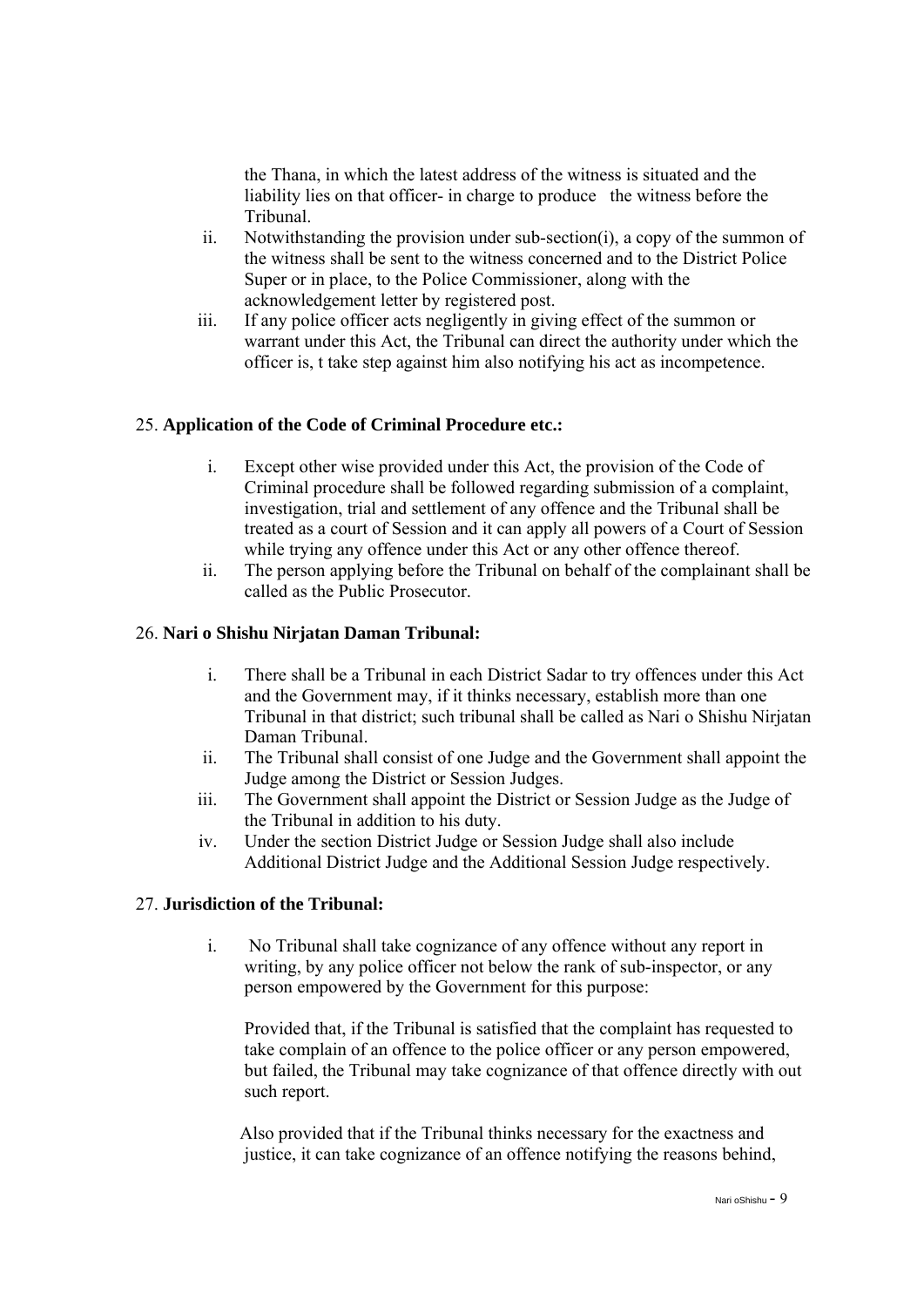though there is no complain or recommendation for any proceeding regarding the offence, in the report.

- ii. When any offence or part there of, ifs committed in the jurisdiction of a Tribunal or the place where the offender or where more than one offender, one of them is found, is under the jurisdiction of that Tribunal, the report on the complaint shall be taken for cognizance in that Tribunal and the Tribunal shall try the offence.
- iii. If any offence under this Act is related with another, as such that the offences are needed to be tried together or in a single trial for the ends of justice, the other offence shall be tried with the offence under this Act, together or in the same Tribunal, following the provision of this Act.
- 28. **Appeal:** The party aggrieved by the order, judgment or punishment imposed by the Tribunal, can appeal to the High Court Division within the period of sixty days against such order, judgment or punishment.
- 29. **Confirmation of death penalty:** When any Tribunal under this Act passes the sentence of death, the proceeding shall immediately be sent to the High Court Division according to the provision of section 374 of the Code of Criminal Procedure and the sentence shall not be executed unless it is confirmed by the High Court Division.
- 30. **Punishment for instigation or abetment of offence:** Whoever instigate to commit an offence under this Act and the offence is committed or an attempt was made to commit the offence in consequence of the instigation, or, whoever abets another to commits an offence under this Act, shall be punished with the punishment provided for the commission of the offence or for the attempt to commit the offence.
- 31. **Safe custody:** if at any stage of the trial of an offence under this Act, the Tribunal thinks that any woman or child is needed to be kept in safe custody, the Tribunal can direct ti keep the woman or the child, out of the jail and under the custody of a Govt. authority determined by the Govt. for this purpose or under the custody of a person or organization whom the tribunal thinks proper.

# 32. **Medical test of a woman or a child being raped:**

- i. Medical test of a woman or a child being raped shall be taken no sooner had the rape is committed.
- ii. If the medical test is not taken immediately under sub-section (і), the Tribunal can direct the appointing authority of the doctor to take step against him for negligence in duty.
- 33. **Power to make rule:** the Government may, by official Gazette, make rule, for the purpose of this Act.

# 34. **Abolishment of Act No XVIII of 1995 and its preservation:**

i. Nari o Shishu Nirjatan (Special Act) Ain 1995(Act No XVIII of 1995), later stated as this Act, is abolished hereby.